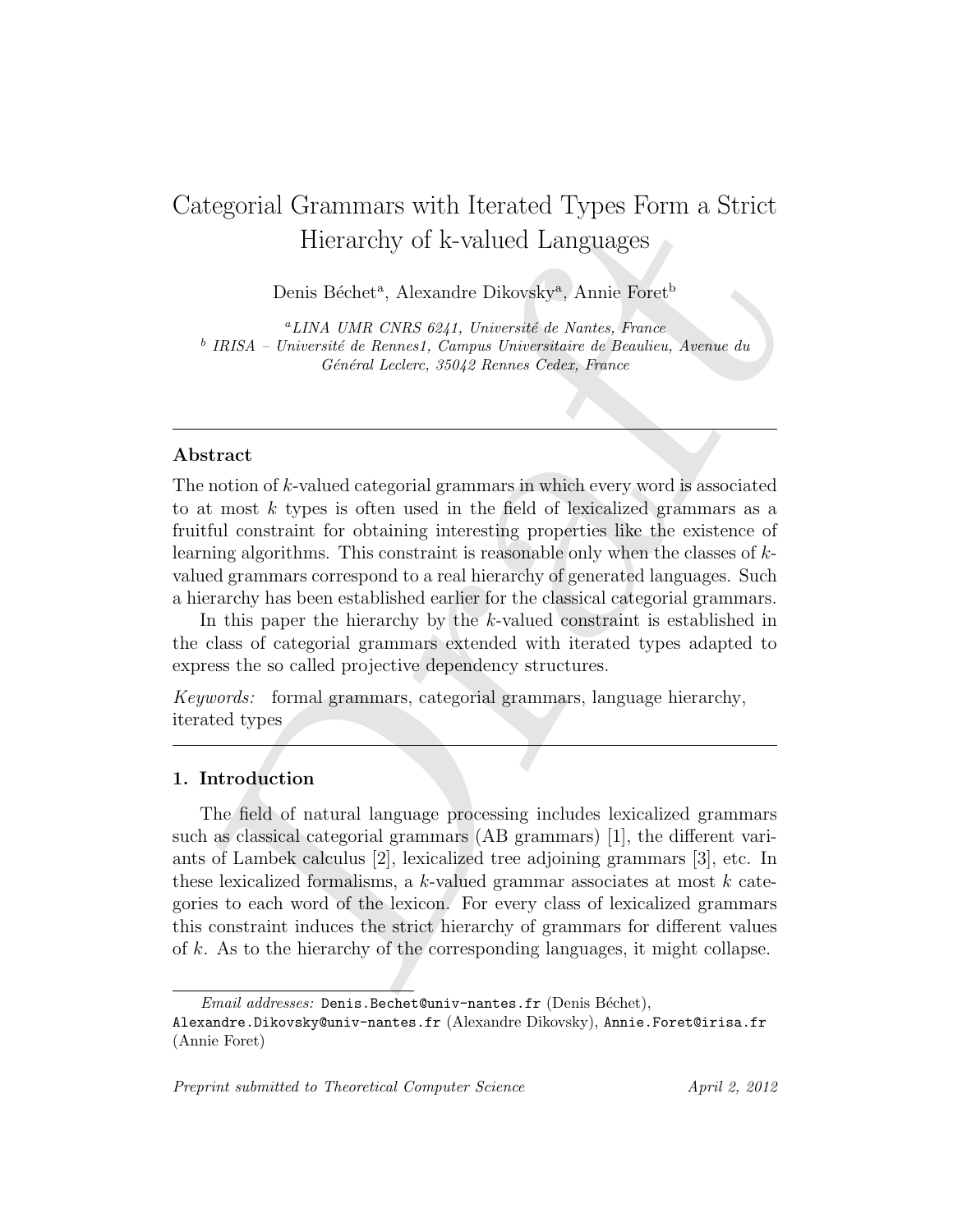In fact, in the field of lexicalized grammars, the concept of  $k$ -valued grammars is often used to obtain sub-classes of grammars and languages satisfying an important property which does not hold in the whole class. In particular, this is the way many Gold's model learnability [4] results are obtained. At the same time, this method applies only when the hierarchy of languages is strict. For instance, the strict hierarchy of CF-languages generated by k-valued classical categorial grammars was shown in [5]. In this paper, we prove that the class ∗AB of categorial grammars extended by iterated types also induces a strict hierarchy of languages on k-valued constraints.

man, in one not to both and both schedar groundly in events of the same in the same in the same is it for the constrained to obtain sub-classes of grammars and languages satisfying important property which does not hold i In the frame of logical type grammars the iterated types were first introduced in the Categorial Dependency Grammars (CDG) [6, 7, 8] in order to express the optional repeatable dependencies whose existence is postulated as one of the basic principles of dependency syntax (see [9]). For instance, the optional repeatable dependencies of modifiers (adjectives, attributes) on their noun heads and those of adjuncts on their verb heads are common to all languages. Later the iterated types were integrated into pregroup grammars [10]. The grammars in ∗AB considered in this paper are in a sense incomparable with the CDG because the CDG do not use the higher order types available in ∗AB, instead they use polarized valencies of first order types, which cannot be expressed in ∗AB and permit to express discontinuous dependencies between the heads and their displaced subordinates (such as fronted WH-junctions or parts of discontinuous comparative more . . . than constructions in English). The grammars in ∗AB limited to first order types extended by the iteration constitute a subclass of CDG in which may be expressed continuous (i.e. projective) dependency structures (cf. Example 4 below). At the same time, the repeatable dependencies are a challenge for grammatical inference [11]. For instance, the repeatable circumstantial dependencies A in Example 4 is determined by the unique type  $[N\gtrsim S/A^*]$ assigned to an intransitive verb, and not through consecutive subtypes of iteration-less types  $[N\setminus S]$ ,  $[N\setminus S/A]$ ,  $[N\setminus S/A/A]$  ....

The main result of this paper shows that the languages generated by k-valued grammars in ∗AB for different k form a strict hierarchy.

The paper is organized as follows. Section 2 gives some background knowledge on categorial grammars and on iterated types. Section 3 focuses on parsing or deduction structures (the two notions are closely related for type-logical or categorial grammars). Section 4 presents the proof that the class of k-valued categorial grammars with iteration form a strict hierarchy. Section 5 concludes.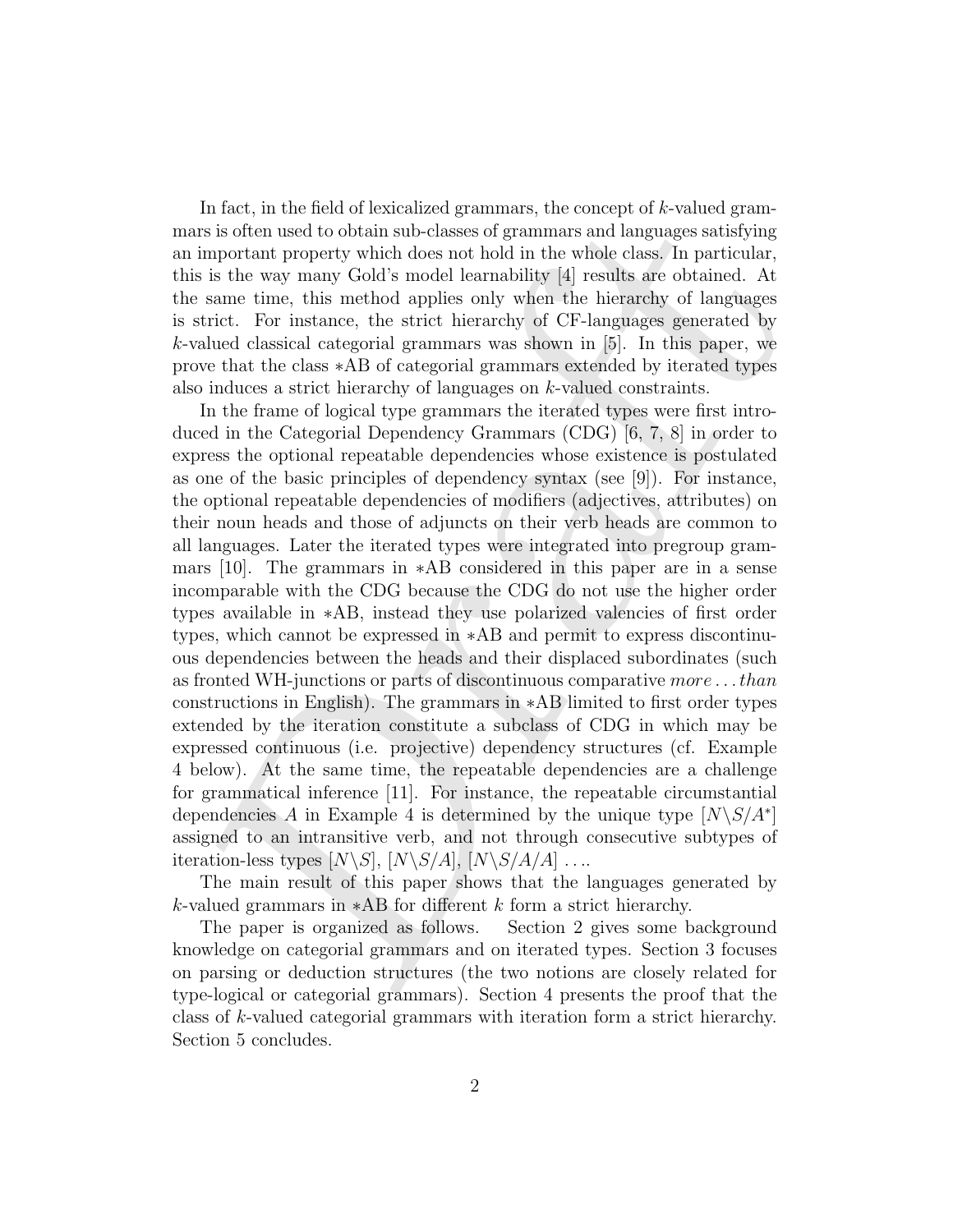#### 2. Background

#### 2.1. Categorial Grammars

The classical categorial grammars is the simplest class of logical type grammars. The basic idea behind their types is that, when a phrase  $w$  has a type of the form  $B \setminus A$ , this means that w can be concatenated on its left with a phrase  $w_0$  of type B, so as to obtain the phrase  $w_0w$  of type A (similar for  $A / B$  for the right concatenation). Example 1 below illustrates this principle.

**Definition 1 (Types).** The types  $Tp$ , or formulas, are generated from a set of primitive types Pr, or atomic formulas, by two binary connectives<sup>1</sup> "/" (over) and " $\langle$ " (under):

$$
Tp ::= Pr \mid Tp \setminus Tp \mid Tp / Tp
$$

Definition 2 (Rigid and k-valued categorial grammars). A categorial grammar is a structure  $G = (\Sigma, \lambda, S)$  where:

- $\Sigma$  is a finite alphabet (a set of words);
- $\lambda : \Sigma \mapsto \mathcal{P}^f(T_p)$  is a function (called lexicon) that associates finite subsets of Tp with the words in  $\Sigma$ . We write  $G: a \mapsto X$  (or just  $a \mapsto X$  when G is implied) if  $X \in \lambda(a)$ . This means that X is a possible category of a);
- $S \in Pr$  is the main type associated with correct sentences.

A k-valued categorial grammar is a categorial grammar where, for every word  $a \in \Sigma$ ,  $\lambda(a)$  has at most k elements. A rigid categorial grammar is a 1-valued categorial grammar.

. *Categorial Grammars*<br>
. *Categorial Grammars*<br>
The classical categorial grammars is the simplest class of logical type<br>
The catestical categorial grammars is the simplest class of logical type<br>
ype of the form B \ A, t **Definition 3 (Language).** The language  $L(G)$  generated by a categorial grammar G in a class C is defined through a binary derivation relation  $\vdash_C$ on strings of types (i.e. on  $Tp^*$ ). Traditionally, the derivation relations are defined through type calculi. Given a type calculus for  $\mathcal C$  and the corresponding derivation relation  $\vdash_{\mathcal{C}}$ , a sentence  $a_1...a_n$  belongs to  $L(G)$ , the language of G, if there are associations  $a_1 \mapsto X_1, \ldots, a_n \mapsto X_n$  suc that  $X_1...X_n \vdash_{\mathcal{C}} S$  (C will be omitted when implied by the context).

 $L_c(G)$  will denote the language of G according to  $\vdash_c$ .

<sup>1</sup>no product connective is used in the paper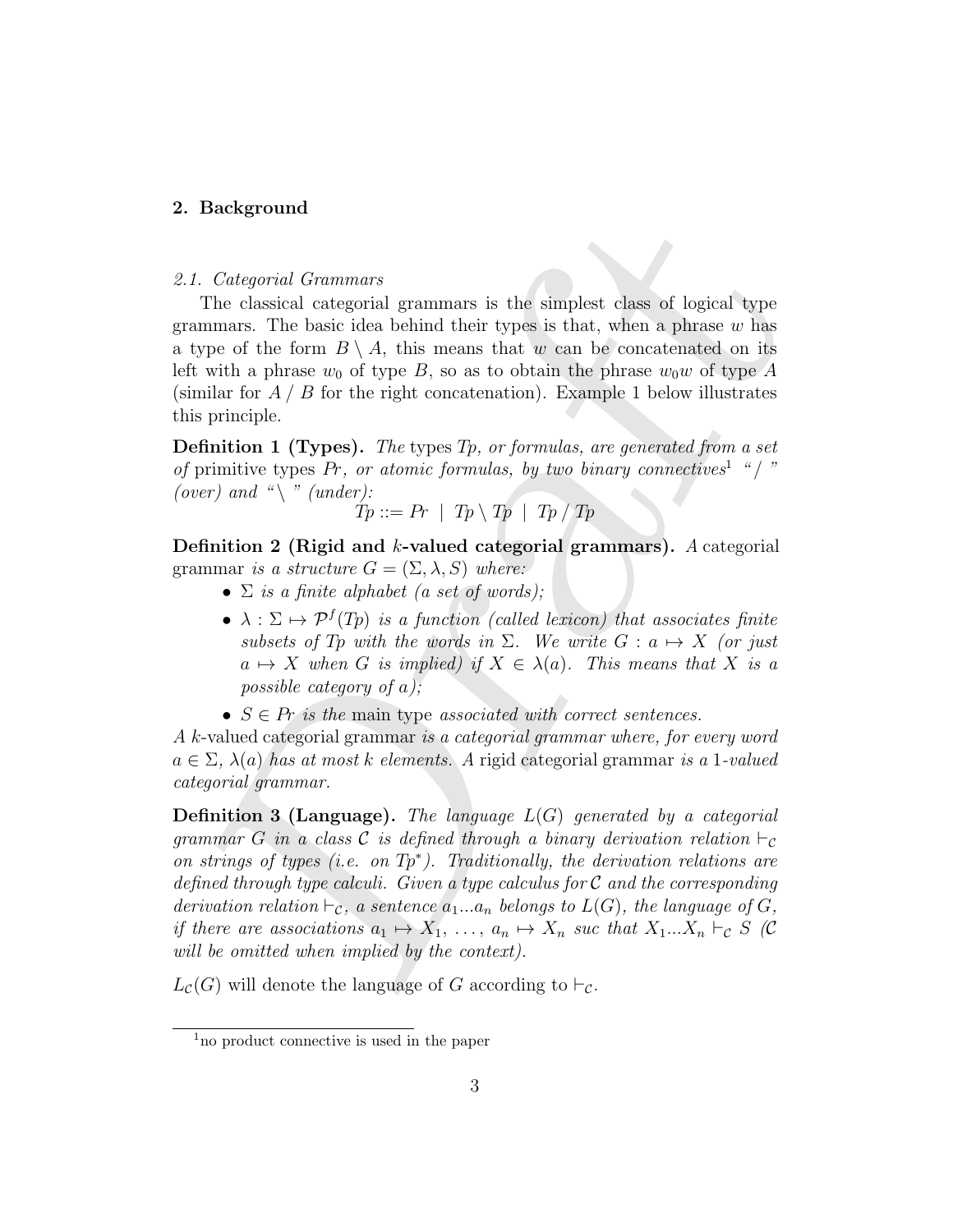#### 2.2. ∗AB Calculus

Categorial grammars usually express optional and repeatable arguments through recursion. Here, we present a different approach originating from the dependency syntax and formalized through an extended type calculus  $*AB$  in which an atomic formula can be either a primitive type  $x \in Pr$  or the iteration of a primitive type written  $x^*, x \in Pr$ . This extension lets naturally express the optional repeatable dependencies mentioned in the Introduction.

**Definition 4 (Types).** The types  $T_p$ , or formulas, are generated from a set of primitive types Pr, or iteration of primitive types  $Pr^* = \{x^*, x \in Pr\}$  by two binary connectives "/" (over) and "\" (under):

$$
Tp ::= Pr \mid Pr^* \mid Tp \setminus Tp \mid Tp / Tp
$$

The elimination rules are as follows :

$$
\begin{array}{c|c|c|c} X \;/\; Y,Y \vdash X & \textbf{(L^r)}\\ X \;/\; y^* ,y \vdash X \;/\; y^* & \textbf{(L^{r^*})}\\ X \;/\; y^* \vdash X & \textbf{(Q^r)}\\ \end{array}\quad \ \ \left| \begin{array}{c} Y,Y \setminus X \vdash X \\ y,y^* \setminus X \vdash y^* \setminus X & \textbf{(L^l^*)}\\ y^* \setminus X \vdash X & \textbf{(Q^l)}\\ \end{array} \right.
$$

And Catalonia<br>
Categorial grammars usually express optional and repeatable arguments<br>
orgh recursion. Here, we present a different approach originating from<br>
dependency syntax and formulaicd through an extricted type  $x \in$ The classical AB Calculus consists of the first two elimination rules  $L<sup>r</sup>$ and  $\mathbf{L}^{\mathbf{l}}$ . The corresponding derivation relation is denoted by  $\vdash_{AB}$ . The ABgrammars are weakly equivalent to the  $\epsilon$ -free CF-grammars. Indeed, to each  $\epsilon$ -free Context-Free Grammar G in Greibach Normal Form, one can associate the AB-grammar  $cg_{AB}(G)$  with the alphabet consisting of the terminals of  $G$ , with the primitive types which are the nonterminals of  $G$ , and with the following lexicon:

 $a \mapsto ((\dots (X/X_n)/X_{n-1} \dots)/X_1)$  for each rule  $X \to aX_1 \dots X_{n-1}X_n$  in G.

On the other hand, to each AB grammar G, one can associate the following equivalent CF-grammar  $cf(G)$ . It has the alphabet of G as terminals, the set  $Tp(G)$  of subformulas of types of G as non-terminals, and the rules  $\{B \to A \mid A \setminus B \mid A \setminus B \in Tp(G)\} \cup \{B \to B/A \mid B/A \in Tp(G)\}\$  $\cup$  { $A \rightarrow c$  |  $c \mapsto A \in G$  }.

The equivalence between the two grammars is *weak*, because it concerns only the string languages, not structures.

**Example 1.** Let  $\lambda(John) = \lambda(Mary) = N$  and  $\lambda(loves) = [N \setminus S / N]$ . Then the sentence John loves Mary is generated by both, AB- and  $*AB$ -grammars. See also Example 4 below, where the iteration rules are involved.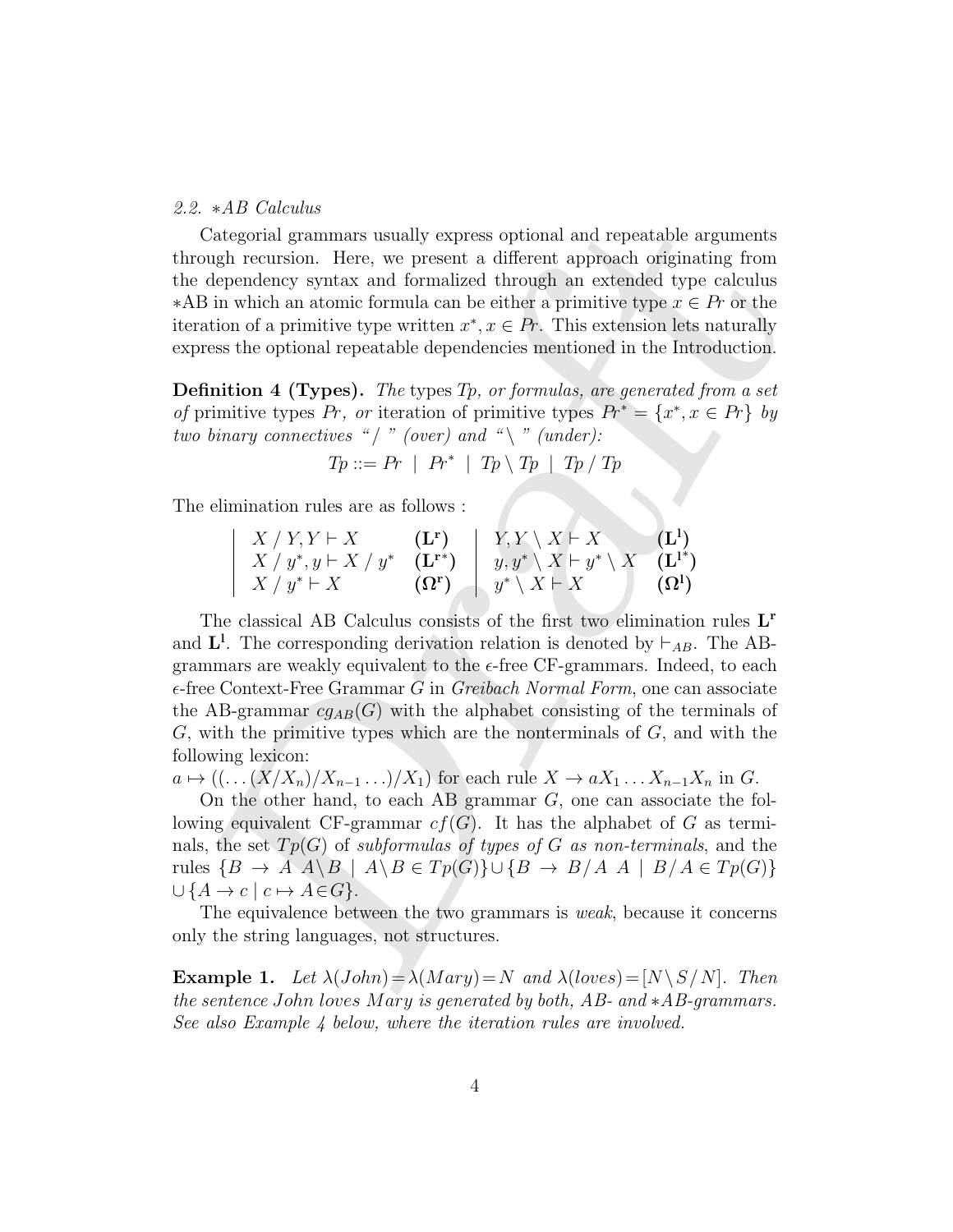**Definition 5 (Head and arguments).** Any type X can be written in the following form:  $((p|A_1)|...|A_n)$  where A|B stands for A/B or B \A and p is primitive. p is the head of X, each subtype  $((p|A_1)|...A_k)$  is a head subtype of X, n is the arity of X, and each  $A_i$  is said an argument subtype of X.

#### 2.3. Categorial Dependency Grammars.

Dl

formino or Questa and a guarants,  $\alpha_{10}$  and  $\alpha_{20}$  are  $\alpha_{10}$  are  $\alpha_{20}$  and  $\alpha_{21}$  and  $\alpha_{22}$  and  $\alpha_{23}$  and  $\alpha_{24}$  and  $\alpha_{25}$  and  $\alpha_{26}$  and  $\alpha_{27}$  and  $\alpha_{28}$  and  $\alpha_{29}$  and  $\alpha_{20}$  and  $\alpha_{2$ As it is mentioned in the Introduction, the Categorial Dependency Grammars (CDG) [6, 7, 8] is an extension of the first-order<sup>2</sup> type subset of  $*AB$ using so called polarized valencies in order to express discontinuous (nonprojective) dependencies. For instance, in Example 2 one can see the discontinuous comparative dependency comp−conj cut by the projective dependency *dobj* between the main verb and its direct object. To establish this dependency the CDG type of more has the positive right valency  $\gamma$ comp–conj and the type of than has the dual right negative valency  $\setminus comp-conj$ . The CDG-calculus has the rules of ∗AB applied to the first order types with the polarized valencies. The ∗AB rules do not affect the valencies. Besides them CDG-calculus has the following special rule for pairing of dual left polarized valencies (another similar rule pairs the right valencies):

$$
\mathbf{D}^1. \ \ \alpha^{P_1(\sqrt{C})P(\sqrt{C})P_2} \vdash \alpha^{P_1PP_2},
$$

if in the sequence of valencies  $(\angle C)P(\nwarrow C)$  is satisfied the condition: **FA** : P has no occurrences of  $\angle C$ ,  $\angle C$  (i.e.  $\angle C$  is the first available valency dual to  $\nwarrow C$ .



CDG are more expressive than AB-grammars because they generate non-CF-languages (e.g.  $MIX$ , the language consisting of the strings over  $\{a, b, c\}$ in which these symbols have the same number of occurrences). In this paper, the CDG serve only as a background notion. Their strong definition as well as their mathematical properties may be found for instance in [8]. Here we only cite an equivalent definition of CDG in terms of counter automata.

<sup>&</sup>lt;sup>2</sup>The order *o* is null on primitive types s.t.  $o(X/Y) = o(Y \setminus X) = max(o(X), 1 + o(Y)).$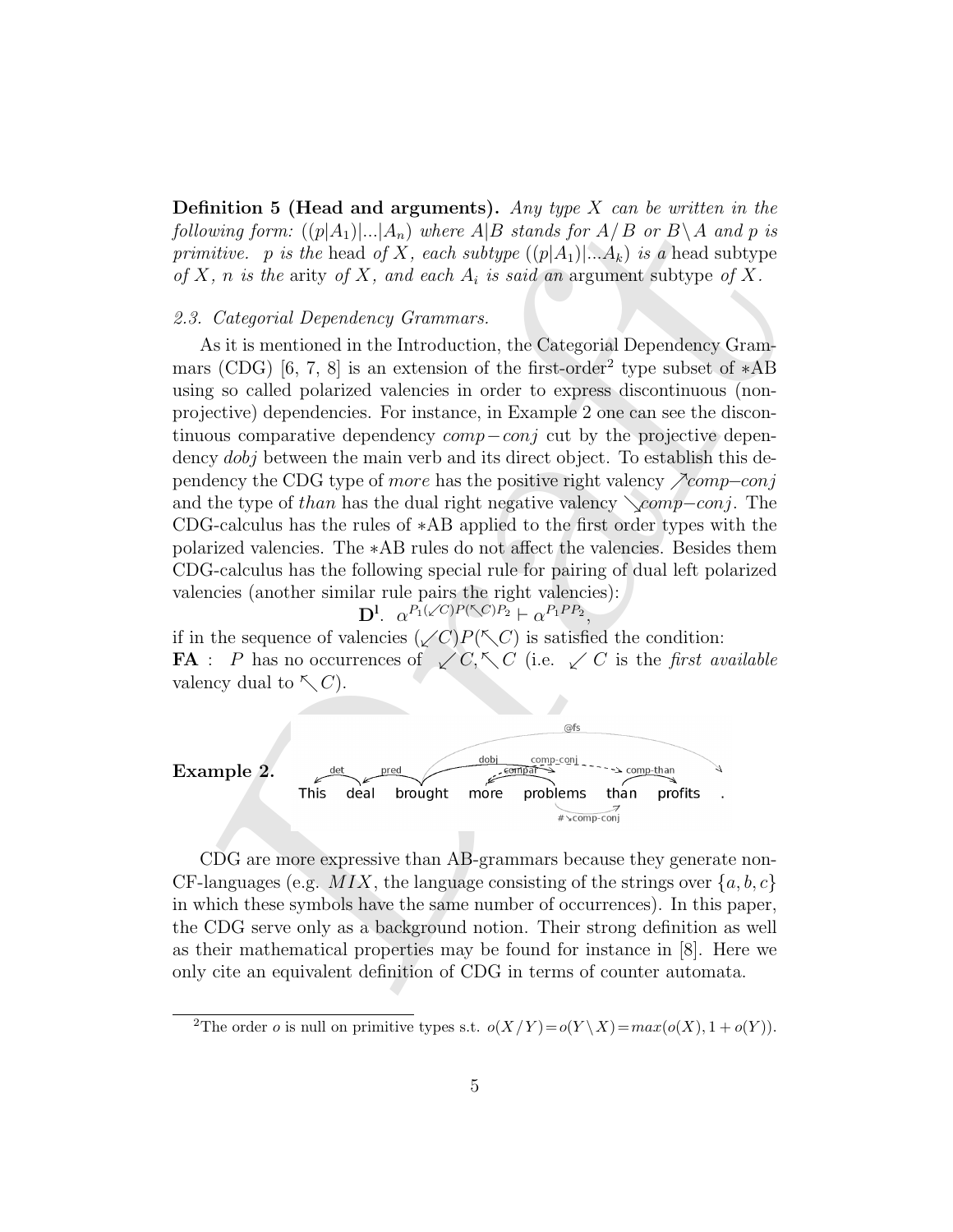#### 2.4. Abstract automata equivalent to CDG

The automata equivalent to CDG were defined by B. Karlov [12]. They have one stack and several completely independent counters (in fact, each pair of dual polarized CDG valencies corresponds to a unique counter).

The automata equivalent at COS<br>
The automata equivalent to CDG were defined by B. Karlov [12]. They<br>
ce one stack and several completely independent counters (in fact, each<br>
or of dual polarized CDG were defined by B. Kar Definition 6. A real-time pushdown independent counters automaton  $(RtPic A^{(k)}, k \geq 0)$  is a system  $A = (W, \Gamma, Q, q_0, k, I)$ , where: W is the set of input symbols (words),  $\Gamma$  is the set of stack symbols containing a special symbol  $\bot \in \Gamma$  (bottom), Q is a set of states,  $q_0 \in Q$  is the start state,  $k \geq 0$ , and I is a set of instructions of the form

 $i = (aqz \rightarrow q'\alpha v)$ 

in which:  $a \in W$ ,  $q, q' \in Q$ ,  $z \in \Gamma$ ,  $\alpha \in \Gamma^*$  and v is an integer vector of length k (empty if  $k = 0$ ), i.e.  $v \in \mathbb{Z}^k$  (positive, null or negative integers) if  $k > 0$ . k is the number of counters.

Computations of  $RtPiCA^{(k)}$  are defined in terms of the following transition system over configurations. A configuration is a tuple  $(q, w, \gamma, V)$ , where  $w \in W^*$  (non read part of input string),  $q \in Q$  (current state),  $\gamma \in \Gamma^*$ (stack contents) and  $V \in \mathbb{N}^k$  (current counters' values are positive or null integers).

A computation step is the following transition relation:  $< q, s, \gamma, V> \vdash^i_A < q', s', \gamma', V'>,$ 

where:

 $1)$   $\circ$   $-$ 

$$
1) s = as';
$$

2)  $\gamma = z\gamma'', \gamma' = \alpha\gamma''$ ;

3)  $V' = V + v$  for the instruction  $i = (aqz \rightarrow q'\alpha v) \in I$  (V + v must have non-negative components).

 $\vdash_A^*$  is the reflexive-transitive closure of  $\vdash_A^i$ .

A string  $s \in W^*$  is recognized by the automaton  $A$  if  $\langle q_0, s, \perp, (0, \ldots, 0) \rangle$  $\vdash_A^* \langle q, \varepsilon, \varepsilon, (0, \ldots, 0) >$  for some q.  $L(A)$  (the language recognized by A) is the set of all strings recognized by A.

**Example 3.** The language  $L = \{w_1^n w_2^n w_3^n \mid n = 0, 1, ...\}$  is recognized by the automaton  $A = (W, \Gamma, Q, q_0, k, I)$  in which:  $W = \{w_1, w_2, w_3\}, Q =$  ${q_0, q_1, q_2}$ ,  $\Gamma = {z_0, w_1, w_2, w_3}$ ,  $k = 1$  and the set of instructions I is as follows:

> $w_1 q_0 \perp \rightarrow q_0 w_1 \perp 1$   $w_1 q_0 w_1 \rightarrow q_0 w_1 w_1 1$  $w_2 q_0 w_1 \rightarrow q_1 \varepsilon 0$   $w_2 q_1 w_1 \rightarrow q_1 \varepsilon 0$  $w_3$   $q_1 \perp \rightarrow q_2 \perp -1$   $w_3$   $q_2 \perp \rightarrow q_2 \perp -1$  $w_3 q_2 \perp \rightarrow q_2 \varepsilon - 1$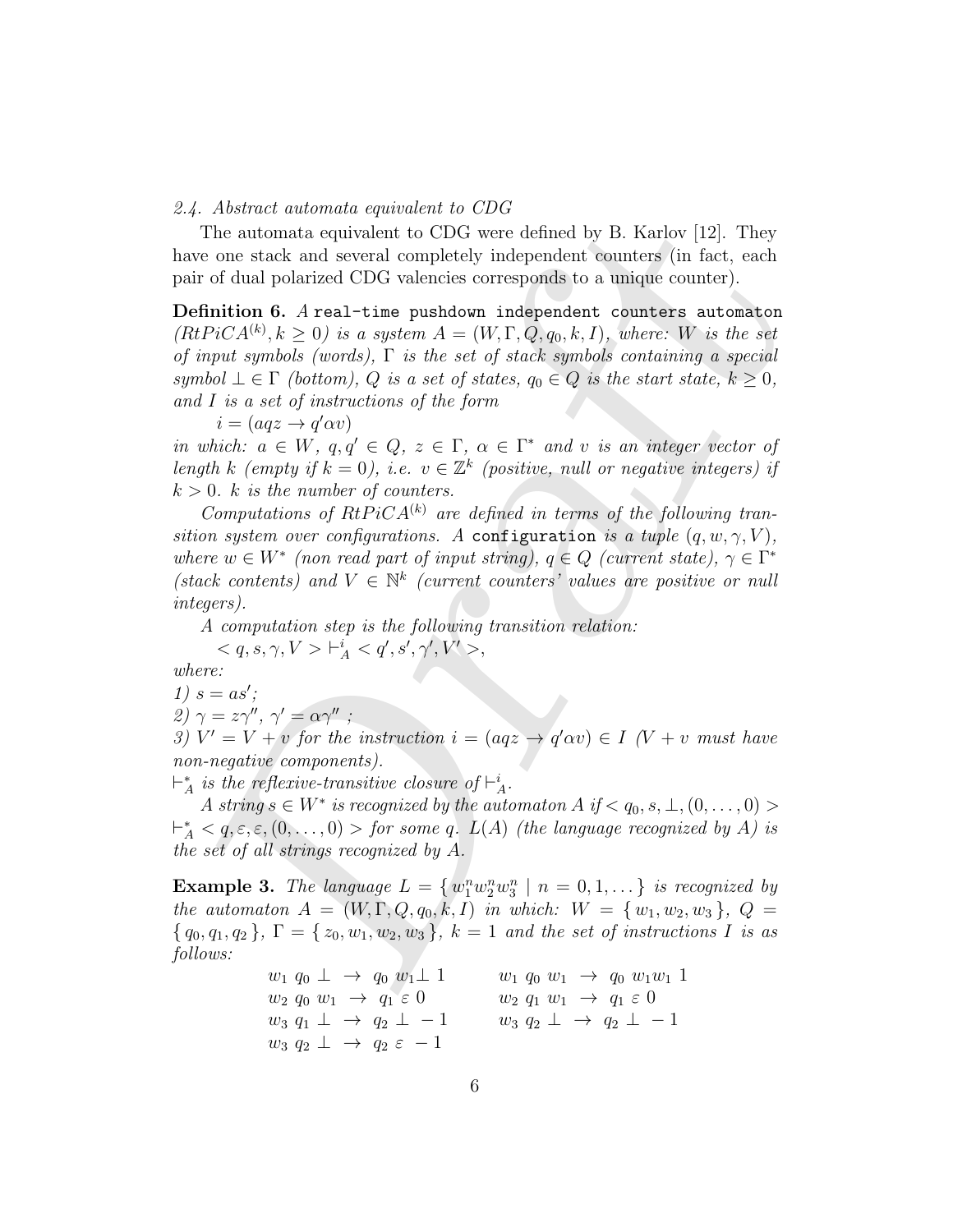The equivalence of  $RtPiCA^{(k)}$  and CDG is proved in [12].

**Theorem 7.** A language L is recognized by a  $RtPiCA^{(k)}$  A for some k if and only if it is generated by a CDG.

#### 3. Deduction structures

In this section we focus on structures for the calculus ∗AB (and CDG) ; in fact, these rules are extensions of the cancellation rules of classical categorial grammars that lead to the generalization of FA-structures used here.

#### 3.1. Classical FA structures over a set  $\mathcal E$

We give a general definition of  $FA$  structures over a set  $\mathcal{E}$ , whereas in practice  $\mathcal E$  is either an alphabet  $\Sigma$  or a set of types such as  $Tp$ .

**Definition 8** (FA structures). Let  $\mathcal{E}$  be a set, a FA structure over  $\mathcal{E}$  is a binary tree where each leaf is labelled by an element of  $\mathcal E$  and each internal node is labelled by  $L^r$  (forward application) or  $L^1$  (backward application):

$$
\mathcal{F}\!\!\mathcal{A}_{\mathcal{E}} ::= \mathcal{E} \ \mid \ \mathbf{L}^{\mathbf{r}}(\mathcal{F}\!\!\mathcal{A}_{\mathcal{E}}, \mathcal{F}\!\!\mathcal{A}_{\mathcal{E}}) \ \mid \ \mathbf{L}^{\mathbf{l}}(\mathcal{F}\!\!\mathcal{A}_{\mathcal{E}}, \mathcal{F}\!\!\mathcal{A}_{\mathcal{E}})
$$

#### 3.2. Functor-Argument Structures with Iterated Subtypes

The functor-argument structure and labelled functor-argument structure associated to a (dependency) structure proof in ∗AB (or in CDG), are obtained as follows.

**Definition 9.** Let  $\rho$  be a structure proof, ending in a type t. The labelled functor-argument structure associated to  $\rho$ , denoted lfa<sub>iter</sub>( $\rho$ ), is defined by induction on the length of the proof  $\rho$  considering the last rule in  $\rho$ :

- if  $\rho$  has no rule, then it is reduced to a type t assigned to a word w, let then  $lfa_{iter}(\rho) = w;$ 

becomen T. A larguage L is recognized by a RIPiCA<sup>Rb</sup> A for some k if<br>  $d$  only if it is generated by a CDG.<br>
Deduction structures<br>
In this section we focus on structures for the calculus  $*AB$  (and CDG); in<br>
In this secti - if the last rule is  $\mathbf{L}^1$   $c^{P_1}$   $[c \setminus \beta]^{P_2} \vdash [\beta]^{P_1 P_2}$ , by induction let  $\rho_1$  be a structure proof for  $c^{P_1}$  and  $\mathcal{T}_1=$   $lfa_{iter}(\rho_1)$ ; and let  $\rho_2$  be a structure proof for  $[c \setminus \beta]^{P_2}$  and  $\mathcal{T}_2 = \mathcal{I}f_{a_{iter}}(\rho_2)$ : then  $\mathcal{I}f_{a_{iter}}(\rho)$  is the tree with root labelled by  ${\bf L}^{\rm I}{}_{[c]}$  and subtrees  $\mathcal{T}_1, \mathcal{T}_2$ ;

- if the last rule is  $\mathbf{\Omega}^{\mathbf{l}} \ast [c^* \setminus \beta]^{P_2} \vdash [\beta]^{P_2}$ , by induction let  $\rho_2$  be a structure proof for  $[c^* \setminus \beta]^{P_2}$  and  $\mathcal{T}_2 = \text{Id}_{iter}(\rho_2)$ : then  $\text{Id}_{iter}(\rho)$  is  $\mathcal{T}_2$ ;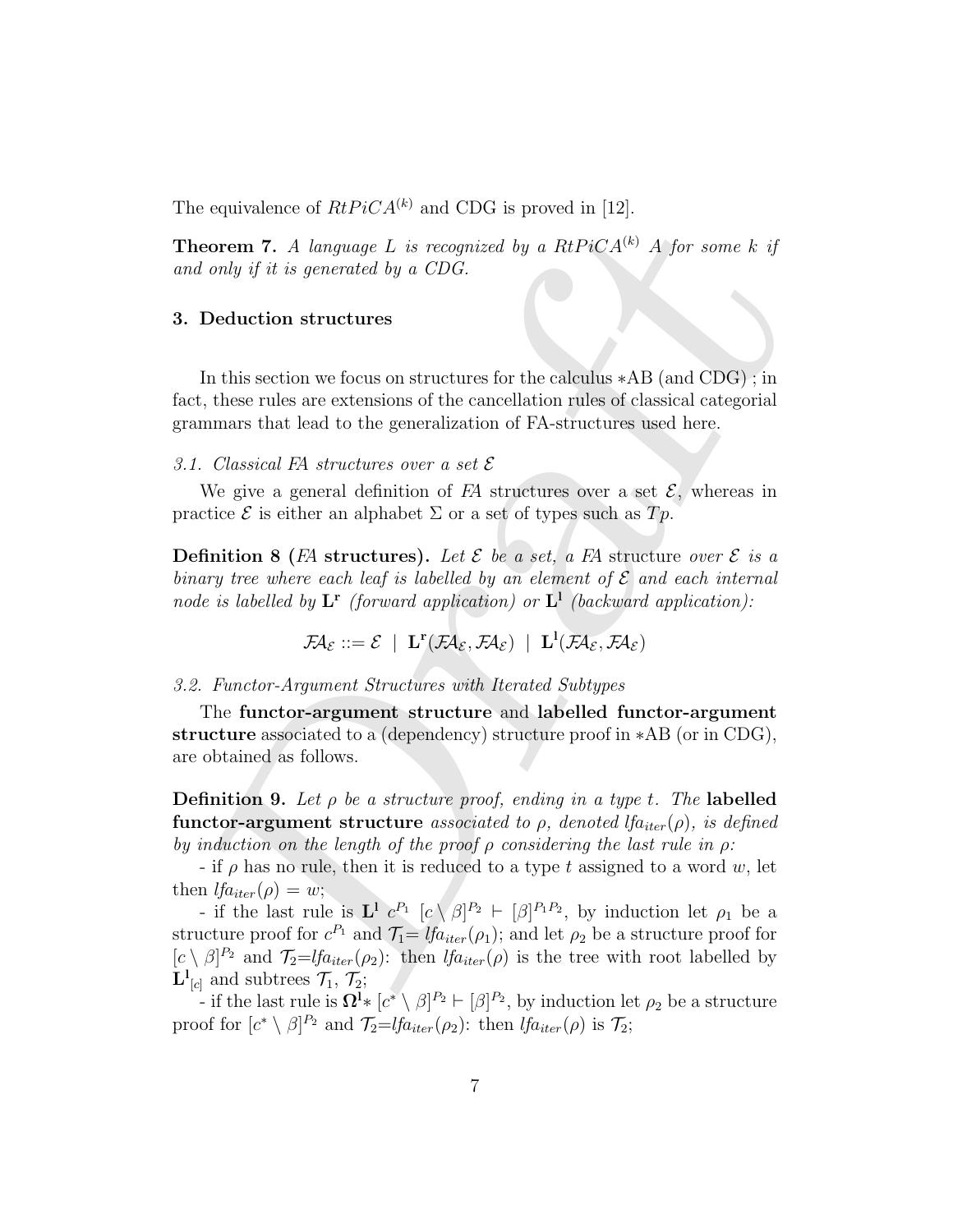- if the last rule is  $\mathbf{L}^{l*} c^{P_1} [c^* \setminus \beta]^{P_2} \vdash [c^* \setminus \beta]^{P_1 P_2}$ , by induction let  $\rho_1$  be a structure proof for  $c^{P_1}$  and  $\mathcal{T}_1 = \text{lf}_{ater}(\rho_1)$  and let  $\rho_2$  be a structure proof for  $[c^* \setminus \beta]^{P_2}$  and  $\mathcal{T}_2 = \text{Id}_{iter}(\rho_2)$ :  $\text{Id}_{iter}(\rho)$  is the tree with root labelled by  $\mathbf{L}^1_{[c]}$ and subtrees  $\mathcal{T}_1$ ,  $\mathcal{T}_2$ ;

- we define similarly the function  $lfa_{iter}$  when the last rule is on the right, using  $\Box$  and  $\mathbf{L}^{\mathbf{r}}$  instead of  $\Box$  and  $\mathbf{L}^{\mathbf{l}}$ ;

- (in the CDG case) if the last rule is  $D^l$ , then  $lfa_{iter}(\rho)$  is taken as the image of the proof above.

The functor-argument structure  $fa_{iter}(\rho)$  is obtained from  $lfa_{iter}(\rho)$  (the labelled one) by erasing the labels  $[c]$ .

For the distriction of  $\chi$  ( $\chi$ )<sup>2</sup> + ( $\chi$ ,  $\chi$ )<sup>2</sup> + ( $\chi$ )<sup>2</sup>)<sup>2</sup> + ( $\chi$ )<sup>2</sup>)<sup>2</sup> and (*ta b*<sub>2</sub>) b a structure proof for  $c^{N_1}$  and  $T_1 = [f\eta_{disc}(p))$  and let *b*<sub>2</sub> be a structure proof for similarly the function **Example 4.** Let  $\lambda(John) = N$ ,  $\lambda(ran) = [N \setminus S / A^*]$ ,  $\lambda(yesterdam) = \lambda(fast)$  $A_t = A$ , then  $s'_3 = {\bf L}^1_{[N]}(John, {\bf L^r}_{[A]}(Tan, fast), yesterday)$  (labelled structure) and  $s_3 = \mathbf{L}^{\mathbf{l}}(John, \mathbf{L}^{\mathbf{r}}(ran, fast), yesterday)$  are associated to  $\rho_1$ below :  $[N \setminus S / A^*] A$ 

$$
\rho_1
$$
 :

(dependency structure)

S 3.3. Binary Structures in ∗AB.

N

We introduce the definition of  $*$ -context, for a description of binary structures in ∗AB.

#### **Definition 10.** We say that  $B$  is an  $*$ -context of  $A$ , when

I r

 $\mathbf{L}^1$ 

I r

Ωr∗

 $[N \setminus S / A^*]$  A

 $[N \setminus S / A^*]$ 

 $[N \setminus S]$ 

 $B=(G_{i,p_i'}^*\langle ...G_{i,1}^*\setminus A/D_{i,1}^*.../D_{i,p_i}^*)$  where the sequences of iterated types (on the left, or on the right of A) are possibly empty.  $B = (A)_*$  will mean that B is some \*-context of A.

\*-Context Rules. To simplify the presentation, we will also use elimination rules for \*-contexts. The new rules will in a way incorporate the  $\Omega^r$  and  $\Omega^l$ rules.

The \*-context elimination rules are as follows :

| $_{\star}(X/Y)_{\star}$ , $_{\star}(Y)_{\star}$ $\vdash X$                       | $\blacksquare(\mathbf{L}(\mathbf{L}^{\mathbf{r}})_{\star})$ | $_{\star}(Y)_{\star}$ , $_{\star}(Y \setminus X)_{\star} \vdash X$                                                              | $(\mathbf{L}^1)_\star$          |
|----------------------------------------------------------------------------------|-------------------------------------------------------------|---------------------------------------------------------------------------------------------------------------------------------|---------------------------------|
| $\chi(X/y^*)_x$ , $\chi(y)_x \vdash X/y^*$ $(\chi(\mathbf{L}^{\mathbf{r}^*})_x)$ |                                                             | $\mathcal{A}(y)_{\star}$ , $\mathcal{A}(y^*\setminus X)_{\star}\vdash y^*\setminus X$ $(\mathcal{A}(\mathbf{L}^{1^*})_{\star})$ |                                 |
| $_{\star}(X/y^*)_{\star} \vdash X$                                               | $(\mathcal{L}(\Omega^r)_\star)$                             | $\mathcal{A},y^*\setminus X$ <sub>k</sub> $\vdash X$                                                                            | $(\mathcal{L}(\Omega^1)_\star)$ |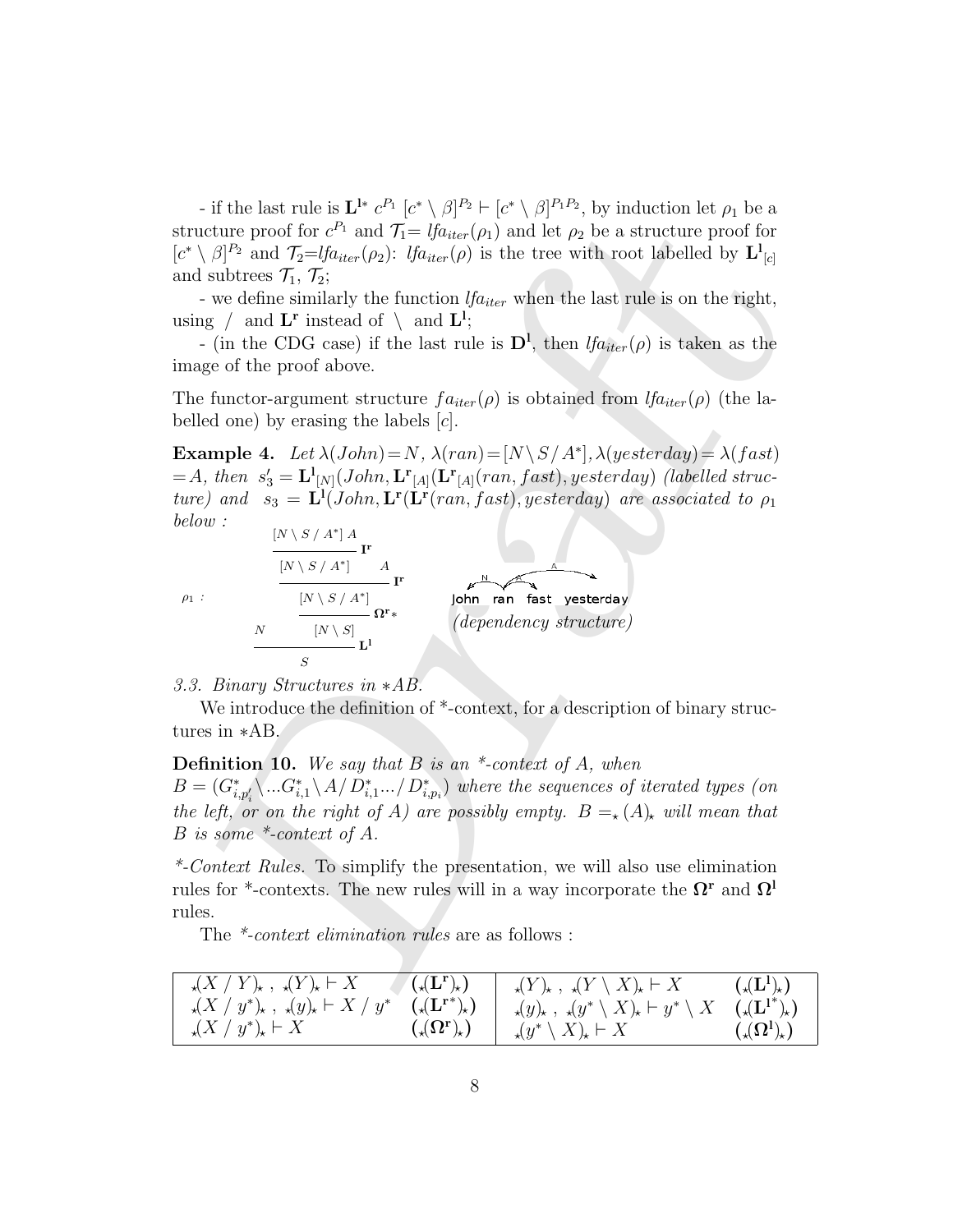System Equivalence. Each rule above  $\mathcal{A}(R)$  with antecedents  $\mathcal{A}(C_i)$  is derivable from the original system, first applying several times  $\Omega^{\mathbf{r}}, \Omega^{\mathbf{l}}$  according to the \*-context and producing  $C_i$ , then applying rule R to  $C_i$ . Conversely, each elimination rule R is a case of  $\langle R \rangle$  with empty \*-part in contexts. Therefore the two systems are equivalent.

Variant. The system consisting of  $_{\star}(\mathbf{L}^{\mathbf{r}})_{\star},_{\star}(\mathbf{L}^{\mathbf{r}})_{\star},_{\star}(\mathbf{\Omega}^{\mathbf{r}})_{\star},_{\star}(\mathbf{L}^{\mathbf{l}})_{\star},_{\star}(\mathbf{L}^{\mathbf{l}})_{\star},_{\star}(\mathbf{\Omega}^{\mathbf{l}})_{\star}$  is also equivalent to  $\langle L^{\mathbf{r}} \rangle_{\star}, \langle L^{\mathbf{r} *} \rangle_{\star}, \langle L^{\mathbf{l}} \rangle_{\star}, \langle L^{\mathbf{l} *} \rangle_{\star}, \langle \Omega \rangle_{\star}$ , where  $\langle \Omega \rangle_{\star}$  is:

$$
(\mathcal{X})_{\star} \vdash X \quad (\mathcal{A}(\Omega)_{\star})
$$

this last version amounts to a simplification of  $\mathcal{A}(\Omega^{\mathbf{r}})_{\mathbf{x}}$  and  $\mathcal{A}(\Omega^{\mathbf{l}})_{\mathbf{x}}$ .

Properties. if  $\Delta$ ,  $A, \Gamma \vdash X$  then  $\Delta_{,\star}(A)_{\star}, \Gamma \vdash X$  as well (using  $\overline{\Omega^{\mathbf{r}}*}$  and  $\Omega^{\mathbf{l}}*$ ).

Binary Deduction Trees. Each derivation tree in the original calculus can be transformed into a binary derivation tree involving only  $\check{A}(\mathbf{L}^{\mathbf{r}})_{\star}, \star (\mathbf{L}^{\mathbf{r}})_{\star}, \star (\mathbf{L}^{\mathbf{l}})_{\star}, \star (\mathbf{L}^{\mathbf{l}}^{\ast})_{\star}$ where the root is an \*-context of S (written  $\mathcal{S}(S)$ .

We iteratively replace parts of the tree as follows:

- If the derivation tree has no binary rule, the succession of  $\Omega^r$  and  $\Omega^l$ is replaced by one application of  $\mathcal{A}(X)_{\star} \vdash X$  (where in fact  $X = S$ ).
- If  $\Omega$ <sup>r</sup> occurs before a binary rule R, we do the following replacements:

*then Equivalence*: Laur<sub>4</sub> and rule-*equivalence* is given, first applying several times 
$$
\Omega^{\Gamma}, \Omega^1
$$
 accur-  
of some the original system, first applying well *R* to  $C_i$ . Converely, each  
nination rule *R* is a case of  $(R)_k$  with empty\*-part in contexts. Therefore  
two systems are equivalent.  
*riant*. The system consisting of  $_{k}(\mathbf{L}^{\Gamma})_{k,*}(\mathbf{L}^{\Gamma^*})_{k,*}(\Omega^{\Gamma})_{k,*}(\mathbf{L}^{\Gamma^*})_{k,*}(\Omega^1)_k$  is  
to equivalent to  $_{k}(\mathbf{L}^{\Gamma})_{k,*}(\mathbf{L}^{\Gamma^*})_{k,*}(\Omega^1)_k$ ,  $(\mathbf{L}^{\Gamma^*})_{k,*}(\Omega^1)_k$ , where  $(\Omega)_k$  is:  
 $_{k}(\mathbf{X})_k \vdash X$   $(_{k}(\Omega)_k)$   
is last version amounts to a simplification of  $_{k}(\Omega^{\Gamma})_k$  and  $_{k}(\Omega^1)_k$ .  
operators. if  $\Delta, A, \Gamma \vdash X$  then  $\Delta_{**}(A)_k, \Gamma \vdash X$  as well (using  $\Omega^{\Gamma*}$  and  $\Omega^1*$ ).  
we therefore the root is an \*-context of  $S$  (written  $_{k}(\Sigma)_k$ ).  
We iteratively replace parts of the tree as follows:  
**•** If the derivation tree has no binary rule, the succession of  $\Omega^{\Gamma}$  and  $\Omega^1$   
is replaced by one application of  $_{k}(\mathbf{X})_k \vdash X$  (where in fact  $X = S$ ).  
**•** If  $\Omega^{\Gamma}$  occurs before a binary rule *R*, we do the following replacements:  

$$
\frac{\frac{\partial \delta_1}{\partial \Gamma}}{\frac{\langle X_1/Y_1 \rangle \langle y^* \rangle \Gamma}}{\frac{\langle X_1/Y_1 \rangle \langle y^* \rangle \Gamma}}{\frac{\langle X_1/Y_1 \rangle \langle y^* \rangle \Gamma}}{\frac{\langle X_1/Y_1 \rangle \langle y^* \rangle \Gamma}}{\frac{\langle X_1/Y_1 \rangle \langle y^* \rangle \Gamma}}{\frac{\langle X_1/Y_1 \rangle \langle y^* \rangle \Gamma}}
$$

The transformations are similar for left elimination rules :  $\mathbf{L}^{1}$ <sub>,\*</sub> $(\mathbf{L}^{1})$ <sup>\*</sup><sub>)</sub><sub>\*</sub>

•  $\Omega^1$  occuring before a binary rule is replaced similarly.

Remark. Using one of the system variants, we can eliminate the  $\sqrt{(\Omega^r)}$ and  $_{\star}(\Omega^{\mathbf{l}})_{\star}$  in a way similar to  $\Omega^{\mathbf{r}}$  and  $\Omega^{\mathbf{l}}$ .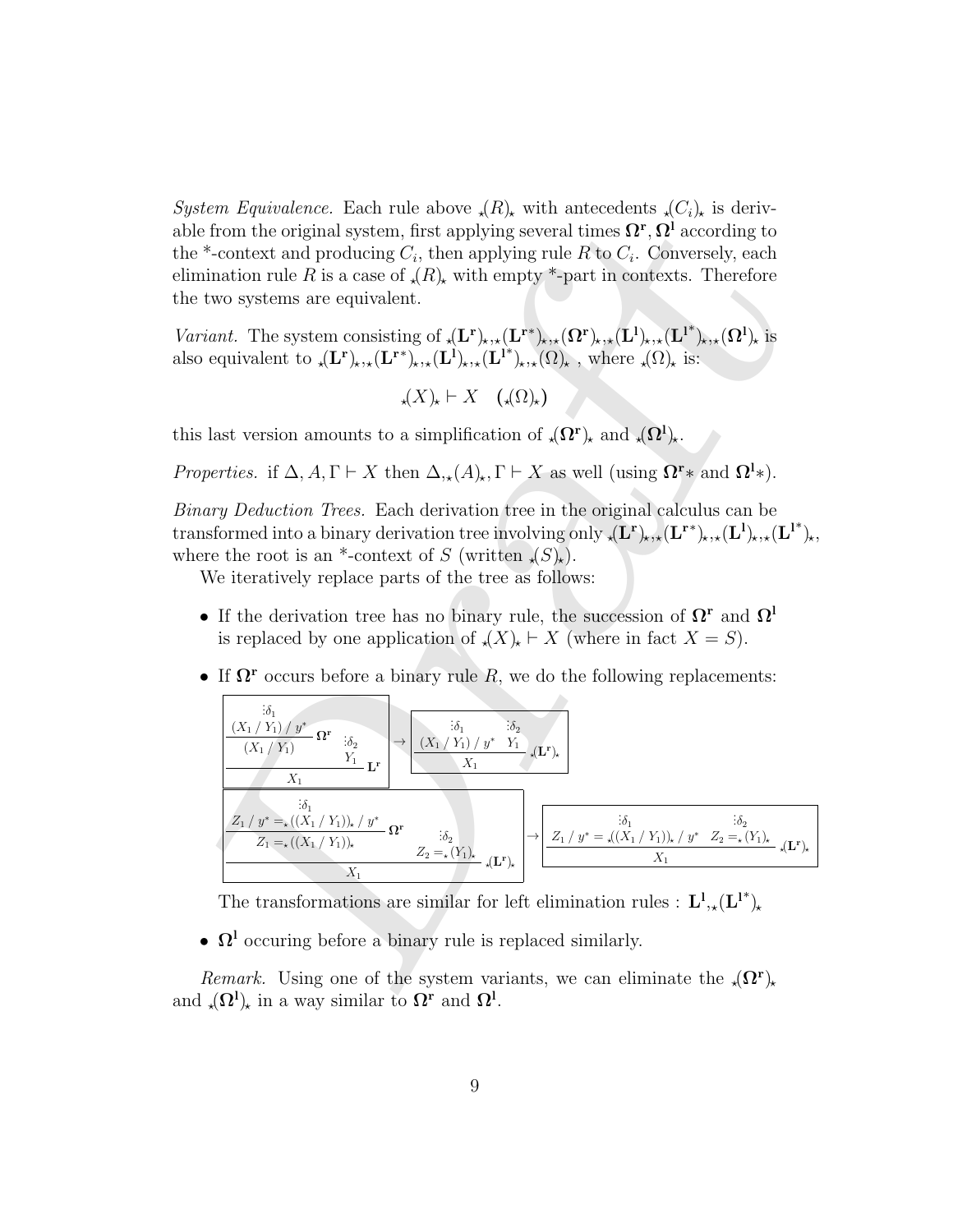#### 4. A Strict Hierarchy

For each  $k \in \mathbb{N}$ , we are interested in classes  $\mathcal{C}^k_{\leq constant>}$  of languages corresponding to k-valued grammars satisfying some  $\langle constant \rangle$ . In this section we prove for some  $\langle constant \rangle$  (and for lexicons with at least 2 elements) that such families form strict hierarchies.

For instance, the first very easy observation considering the ∗AB calculus (denoted by \* as class constraint) consists in that  $\mathcal{C}^0_* \subsetneq \mathcal{C}^1_*$ . Indeed,  $\mathcal{C}^0_* = \emptyset$ and  $\mathcal{C}_{*}^{1}$  contains the (finite) language  ${a} = L_{*AB}(G)$  for the rigid grammar  $G: a \mapsto S$ .

Note that the class of languages corresponding to rigid AB-grammars is a proper subset of the languages of rigid \*AB-grammars: consider  $L = \{a^+\}$ generated by  $G = \{a \mapsto S / S^*\}$ , which cannot be generated by a rigid AB-grammar.

#### 4.1. Overview

We first sum up some previous work for classical categorial grammars (AB) and non-associative Lambek grammars (NL).

AB. A similar problem was solved by Kanazawa in [5] for the classes of k-valued classical categorial grammars. The proof scheme was as follows:

- Languages: for  $k > 0$ ,  $L_{AB,k} =_{def} \{a^i b a^i b a^i \mid 1 \leq i \leq 2k\}$
- Grammars:<sup>3</sup> for  $k > 0$ ,

4. A strict Theiating  
\nFor each 
$$
k \in \mathbb{N}
$$
, we are interested in classes  $C_{\text{constraint}}^k$  of languages  
\ncorresponding to *k*-valued grammars satisfying some *<* constraint *>* In  
\nthis section we prove for some *<* constraint *>* (and for lexicons with at least  
\n2 elements) that such families form strict hierarchies.  
\nFor instance, the first very easy observation considering the \*AB calculus  
\n(denoted by \* as class constraint) consists in that  $C_{\epsilon}^0 \subset C_{\epsilon}^1$ . Indeed,  $C_{\epsilon}^0 = \emptyset$   
\nand  $C_{\epsilon}^1$  contains the (finite) language  $\{a\} = L_{*AB}(G)$  for the rigid grammar  
\n $G: a \mapsto S$ .  
\nNote that the class of languages corresponding to rigid AB-grammars is  
\na proper subset of the languages of rigid \*AB-grammars: consider  $L = \{a^+\}$   
\ngenerated by  $G = \{a \mapsto S / S^*\}$ , which cannot be generated by a rigid  
\nAB-grammar.  
\n4.1. Overview  
\nWe first sum up some previous work for classical categorical grammars  
\n(AB) and non-associative Lambek grammars (NL).  
\nAB. A similar problem was solved by Kanazawa in [5] for the classes of  
\n*k*-valued classical categories; for *k* > 0, *L*<sub>AB,k</sub> =<sub>def</sub>  $\{a^iba^iba^i \mid 1 \leq i \leq 2k\}$   
\n- Grammars:<sup>3</sup> for *k* > 0,  
\n $\{a \mapsto a, \quad (\cdots(S_{\ell}x) \cdots / x)/y) \underline{(x) \cdots / x} / y) \underline{(x) \cdots / x}$  (1 ≤ *i* ≤ *k*)  
\n $G_k = \begin{cases}\na \mapsto a, \quad (\cdots (S_{\ell}x) \cdots / x)/y) \underline{(x) \cdots / x} / y \underline{(x) \cdots / x} \\ \vdots \\ \underline{(x \langle \cdots \langle (x \langle \cdots (S_{\ell}x) \cdots x) \rangle y) \underline{(x) \cdots / x})} \\ \vdots \\ \underline{(x \langle \cdots \langle (S_{\ell}x) \cdots x \rangle y) \underline{(x) \cdots / x}} \\ \vdots \\ \underline{(x \langle \cdots \langle (S_{\ell}x$ 

- The language (for AB) of  $G_k$  is  $L_{AB,k}$ .

- Property: for  $k > 0$ ,  $L_{AB,k}$  is a  $(k + 1)$ -valued language but is not a k-valued language for classical categorial grammars.

NL. For Lambek non-associative calculus the proof scheme [13] is based on the previous one (for AB), but using grammars beyond order 1,  $2k+1$  words and generalized AB-deductions. The proof scheme is as follows:

<sup>&</sup>lt;sup>3</sup>In fact, the second type of a can be abbreviated as  $S / x^i y x^i y^{i-1}$  and the second type of b can be abbreviated as  $x^i \setminus (S / x^i y x^i)$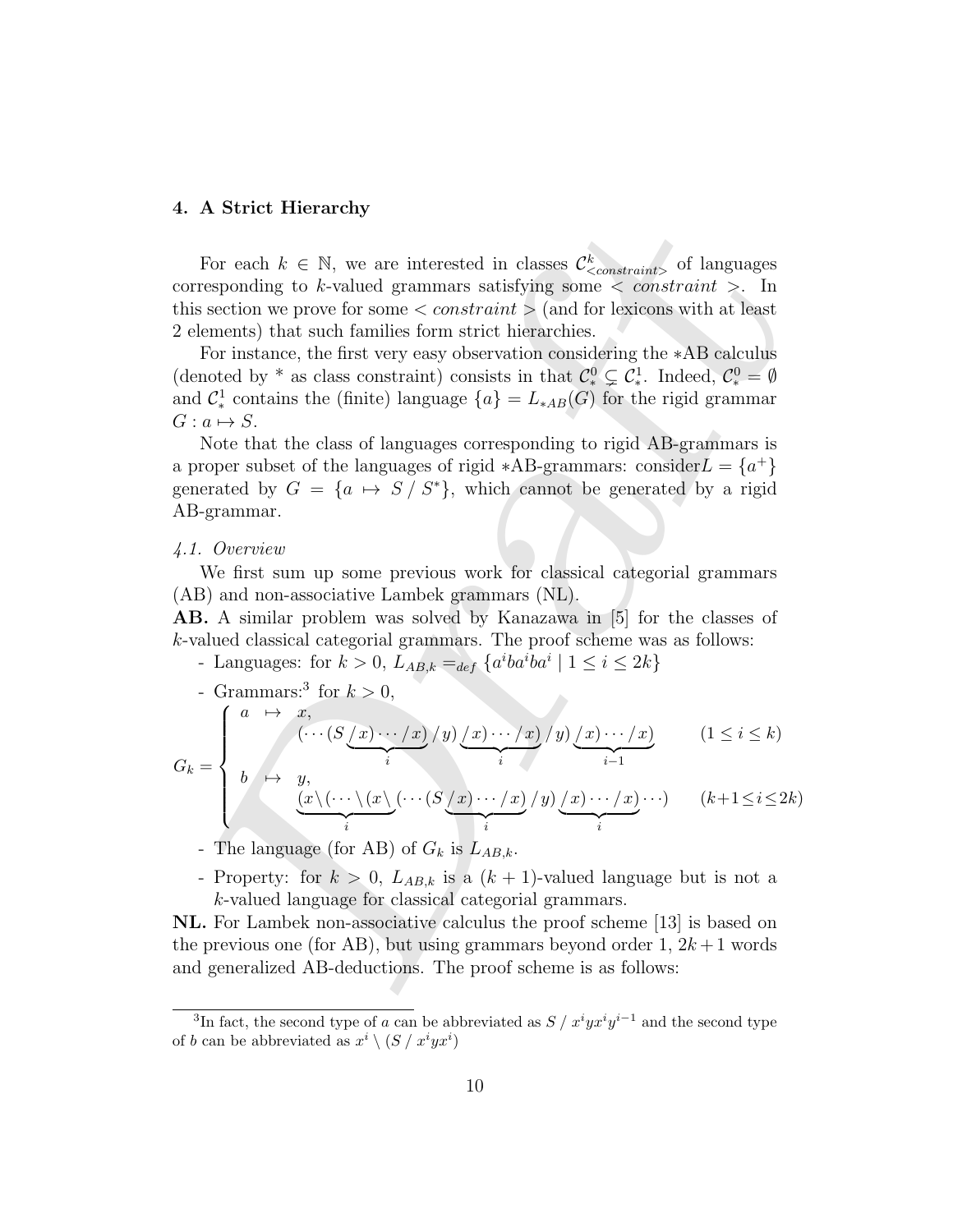- Languages: for  $k > 0$ ,  $L_{ho,k} =_{def} {abb} \cup {a^i b a^i b a^i \mid 1 \le i \le 2k}$
- Grammars:  $k + 1$ -valued grammar  $G'_{k} = \sigma(G_{k})$  where  $G_{k}$  is as above, with substitution  $\sigma = x := (S / y) / y$ .
- The language (for NL) of  $G'_{k}$  is  $L_{ho,k}$ .
- Property: for  $k > 0$ ,  $L_{hok}$  is a  $(k + 1)$ -valued language but is not a k-valued language for NL.

Towards Iteration. We can easily show that the languages of grammars  $G_k$  is the same when we consider the \*AB calculus instead of the AB rules (because  $G_k$  has not iteration). The same remark holds for grammar  $G'_k$ .

This shows that the languages  $L_{AB,k}$  are also  $(k+1)$ -valued languages for the ∗AB calculus. It is thus natural to ask whether they are k-valued for the ∗AB calculus as well. This is the purpose of next section.

Remark. One key point in the adaptation is that, when the language is finite  $(L_{AB,k}$  is finite), an iterated argument subtype cannot be used in a proof tree for application of  $L^{l*}$  or  $L^{r*}$ .

### 4.2. Order 1 and Iteration

For each  $k \in \mathbb{N}$ , we can consider the class  $\mathcal{C}_{*,flat}^k$  of languages corresponding to k-valued ∗-AB grammars with types of order at most 1. This section proves that this family forms a strict hierarchy (if the lexicon has at least 2 elements):

#### Theorem 11.  $\qquad \forall k \in \mathbb{N} \ \ \substack{\mathcal{C}^k_{*,flat} \subsetneq \mathcal{C}^{k+1}_{*,flat} }$ ∗,f lat

The detailed proof of this theorem needs some definitions and remarks.

Franques to  $k > 0$ ,  $t \log_k = d\xi / 400q$  for an  $\alpha = 1$  can be  $\alpha = 1$ .<br>
C Grammars:  $k + 1$ -valued grammar  $G'_k = \sigma(G_k)$  where  $G_k$  is as above, with substitution  $\sigma = x := (S/y)/y$ .<br>
The language (for NL) of  $G'_k$  is  $L_{back}$ <br>  $k > 0$ , In this section, we consider the *binary deduction trees* obtained by omitting the  $\Omega$  unary steps and where each node is decorated with the type that is obtained by application of the elimination rule on the immediate subtrees. These trees also correspond to the previously described functor-argument structures.

Steps of proof.

- 1. Obviously, we have  $\forall k \in \mathbb{N} \quad C^k_* \subseteq C^{k+1}_*$
- 2. For  $k > 0$ , we consider  $L_{*,k} =_{def} \{a^i b a^i b a^i \mid 1 \leq i \leq 2k\}$
- 3. We see that  $L_{*,k}$  is a  $(k + 1)$ -valued language : because  $G_k$  is  $(k + 1)$ valued, without  $*$  in its types, its language is as in the  $AB$  case, which is  $\{a^iba^iba^i \mid 1 \leq i \leq 2k\}$  as shown in [5].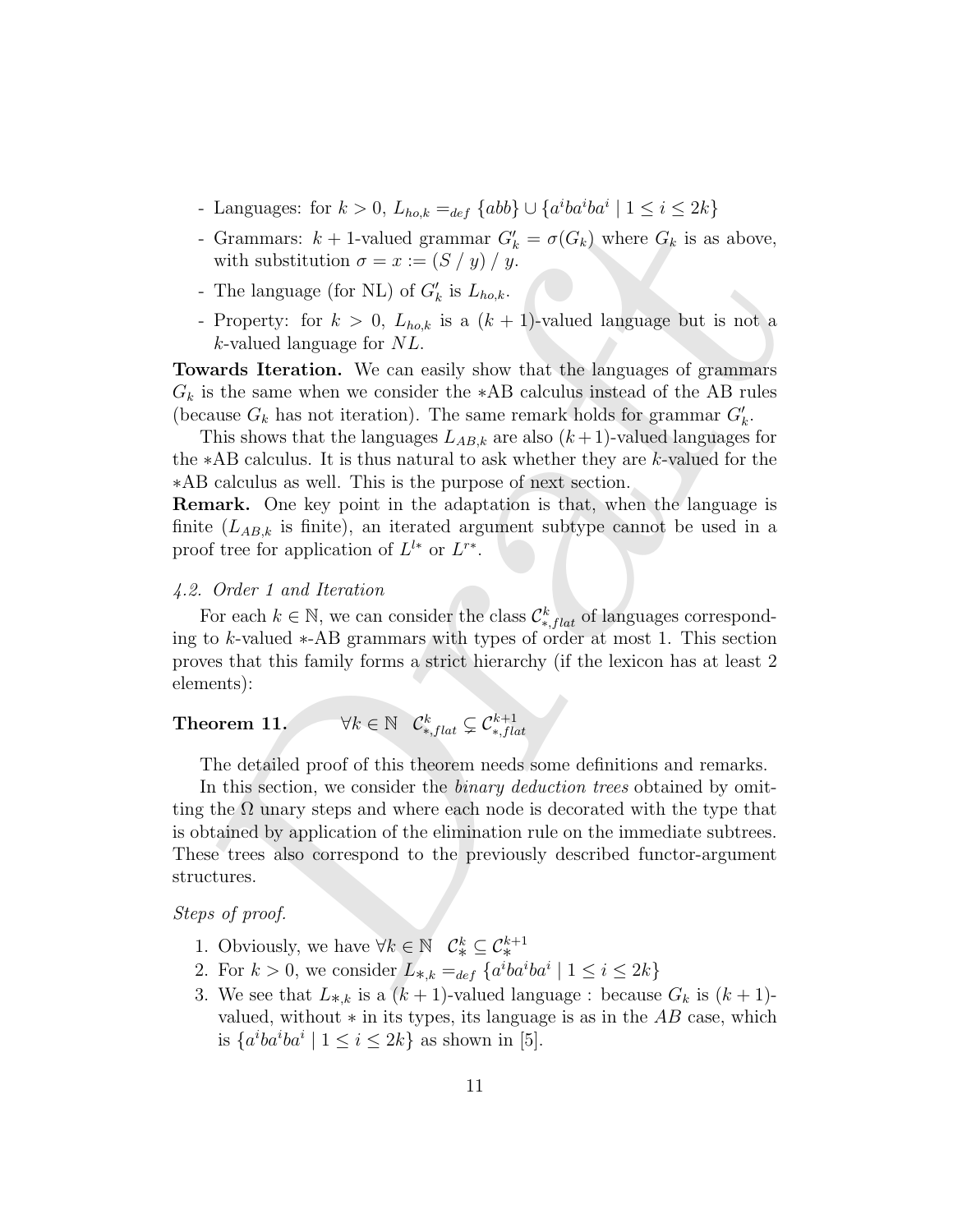- 4. We prove that  $L_{*,k}$  is not a k-valued language for \*AB languages. Proof : suppose G is a k-valued grammar with \*AB language  $L_{*,k}$ 
	- (a) For each element of  $L_{*,k}$ , there exists a *binary deduction tree* :  $\mathcal{T}_i$ for  $a^iba^i$   $(1 \leq i \leq 2k)$
	- (b) For  $0 < i \leq 2k$  let  $A_i$  denote the root type of the smallest subtree in  $\mathcal{T}_i$  whose yield includes both b. This gives two subtrees with one b with yields  $a^{i_0}ba^{i_1}$  and  $a^{i_2}ba^{i_3}$   $(i_1 + i_2 = i)$ . Then, we consider the antecedents of  $A_i$  in  $\mathcal{T}_i$  :  $C'_i$  and  $B_i$  such that :

 $B_i = (A_i/C_i^{\delta})_*$  (or  $B_i = (C_i^{\delta} \setminus A_i)_*$ ) where  $\delta$  is either  $*$  or empty, and such that  $C_i'$  is a ∗context of  $C_i$ .



In fact,  $\delta$  cannot denote  $\ast$ , otherwise, we would get deductions involving iterations of  $C_i$  (replacing one  $C_i$ ) for words with more than two b. Each  $B_i$  is thus an \*-context of  $A_i/C_i$  or of  $C_i \backslash A_i$ . We define  $\widehat{B_i}$  as the type in G

"providing"  $B_i$  (following functors) in  $\mathcal{T}_i$ .

We define  $C_i'$  as the type in G "providing"  $C_i'$  (following functors) in  $\mathcal{T}_i$ .

- (c) We remark that  $\forall i : B_i \neq A_i$  and  $C'_i \neq A_i$ . Otherwise, if  $B_i = A_i$  by replacing the subtree ending in  $B_i$  (or  $C_i'$ if  $C_i' = A_i$ ) by the subtree ending in  $A_i$ , we would get a derivation of a word with three b instead of two.
- (d) More generally :  $\forall i, j : A_j$  cannot have  $B_i$  or  $C_i$  as head subtype. Otherwise, a subtree ending in  $B_i$  (or a ∗context of  $C_i$ ) would contain the subtree ending with  $A_i$  that has two b.
- From the region are reacted the model and papel of  $\ast$ ND bunglages  $\int_{k}^{2}$  (a) For each element of  $L_{*,k}$ , there exists a *binary dediction* free :  $T_{i}$  for  $a^{i}bd^{i}$  (1  $\leq i \leq 2k$ )<br>
(b) For  $0<sup>i</sup> \leq 2k$  let (e) We prove that:  $\forall i \neq j : B_i \neq B_j$ Let  $y_{ce}^i(X_i)$  denote the center part of the yield with root  $X_i$  in  $\mathcal{T}_i$ . (this is  $i_1$  for the left subtree with yield  $a^{i_0}ba^{i_1}$  and  $i_2$  for the right subtree with yield  $a^{i_2}ba^{i_3}$ , we have  $\forall i: y_{ce}^i(B_i) + y_{ce}^i(C_i') = i$ . - Suppose (from the contrary) (i)  $B_i = B_j$ , for some  $i \neq j$ ; Since  $i \neq j$ , either  $y_{ce}^i(B_i) \neq y_{ce}^j(B_j)$  or  $y_{ce}^i(C_i') \neq y_{ce}^j(C_j')$ . - Suppose first (ii)  $y_{ce}^{i}(B_i) \neq y_{ce}^{j}(B_j)$ ; from (ii) replacing in  $T_j$ ,  $(j \neq 0)$ ,  $B_j$  by  $B_i$  is a derivation of a word  $w = ...ba^{j'}ba^{j}$  or  $w = a^jba^{j'}b...,$  where  $j' = y_{ce}^i(B_i) + y_{ce}^j(C'_j)$  this word w is not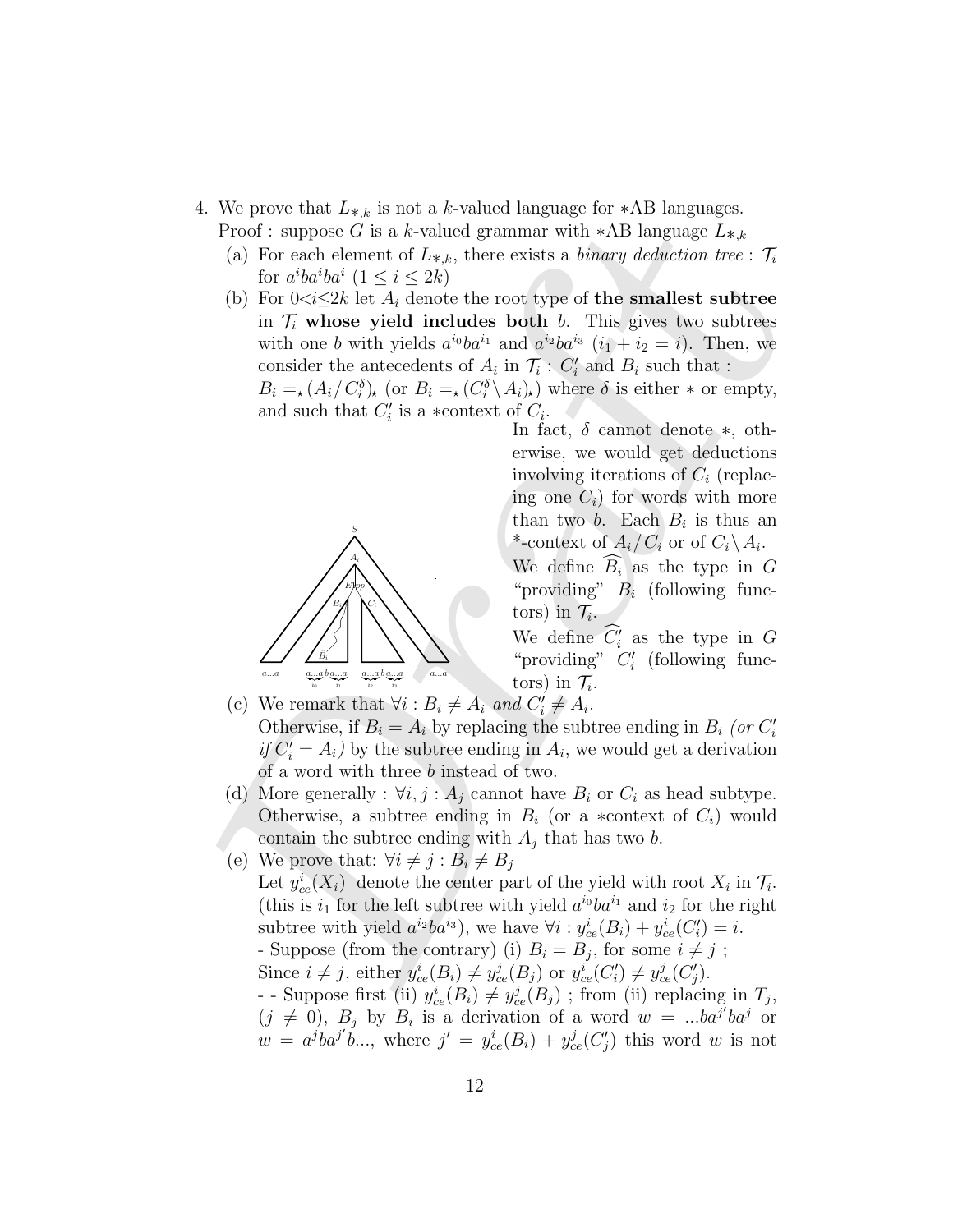in  $L_{*,k}$  since  $j' = y_{ce}^i(B_i) + y_{ce}^j(C'_j) \neq y_{ce}^j(B_j) + y_{ce}^j(C'_j) = j$ ; this contradicts the assumption that G has  $L_{\star,k}$  as language (for  $\star AB$ ). - Suppose instead (ii)'  $y_{ce}^i(C_i') \neq y_{ce}^j(C_j')$ ;

- - - if (iii)  $C_i = C_j$ : replacing in  $T_j$ ,  $C'_j$  by  $C'_i$  yields a similar word w not in  $L_{*,k}$  with  $j' = y_{ce}^j(B_j) + y_{ce}^i(C_i')$  occurrences of a between the b and  $j' \neq j$ , (ii)' also leads to a contradiction.

- - - otherwise (iii)  $C_i = D_{i,k}$  for some  $D_{i,k}^*$  of  $B_i = (A_i/C_i)_*$  $B_i = (G_{i,p'_i}^* \, \dots G_{i,1}^* \, \backslash \, A_i / C_i / D_{i,1}^* \dots / D_{i,p_i}^*)$  (in the right case);

however in such a case, we could replace  $C_i'$  by a succession of  $C_i'$ , using the iteration rule, producing a word with more than two b. Therefore (i) is not possible : this means that all  $B_i$  are distinct.

(f) We prove that:  $\forall i, j : B_i \neq B_j$ .

We write  $X|Y$  as an abbreviation for  $X / Y$  or for  $Y \setminus X$  (functor first).

- Suppose  $B_i = B_j$ . One (say  $B_i$ ) is a head subtype of the other  $(B_j)$ , that is in the form:  $B_j = ... (B_i | D'_1 ... ) | D'_n$ with  $B_i = (A_i / C_i)_*$  (in the right case);

- - if  $B_i$  is a strict <sup>4</sup> head subtype of  $A_j/C_j$ , we then get  $A_j$  in a subtree ending in  $B_i$ , which is impossible since the yield would then have three b instead of two.

- otherwise,  $B_i$  is a \*context<sup>5</sup> of  $A_j/C_j$  (in the right case), which entails that  $C_i = C_j$ ; then, replacing  $B_j$  by  $B_i$  in  $\mathcal{T}_j$  or  $C'_i$  by  $C'_j$ in  $\mathcal{T}_i$  gives deduction trees: which leads to a contradiction using a reasoning similar to that of  $B_i \neq B_j$ .

(g) As a consequence, we get a contradiction as follows.

*n*  $\alpha_{sk}$  some  $\alpha_{sk} = g_{sk}(\alpha) + g_{ks}(\alpha) + g_{ks}(\alpha) + g_{ks}(\alpha) + g_{ks}(\alpha) + g_{ks}(\alpha) + g_{ks}(\alpha)$ <br>
contradicts the assumption that  $G$  has  $L_{sk}$  as largings (for \*AB).<br>
- Suppose instead (ii)  $g_{k}(G_{k}) \neq g_{ks}^{\prime}(\alpha)$ ; by  $G'_{k}$  yields a Let  $f(i)$  denote the index s.t.  $\widehat{C_i'} = \widehat{B_{f(i)}}$ . By definition  $C_i$  is a head subtype of  $\widehat{C_i'}$  and  $B_{f(i)}$  is a head subtype of  $\widehat{B_{f(i)}}$ , that is the same type. Therefore, one of  $C_i$  and  $B_{f(i)}$  is a head subtype of the other; because  $C_i$  is primitive and  $B_{f(i)}$  is not,  $C_i$  is a head subtype of  $B_{f(i)}$ . This entails that  $C_i$  is a head subtype of  $A_{f(i)}$ as well, which is impossible as shown previously.

5. Thus  $\forall k > 0$   $\mathcal{C}^k_{*, flat} \neq \mathcal{C}^{k+1}_{*, flat}$  (we have also seen in the introduction to the section that the property is also true for  $k = 0$ ).

 $4$ (not equal to)

<sup>&</sup>lt;sup>5</sup>possibly equal to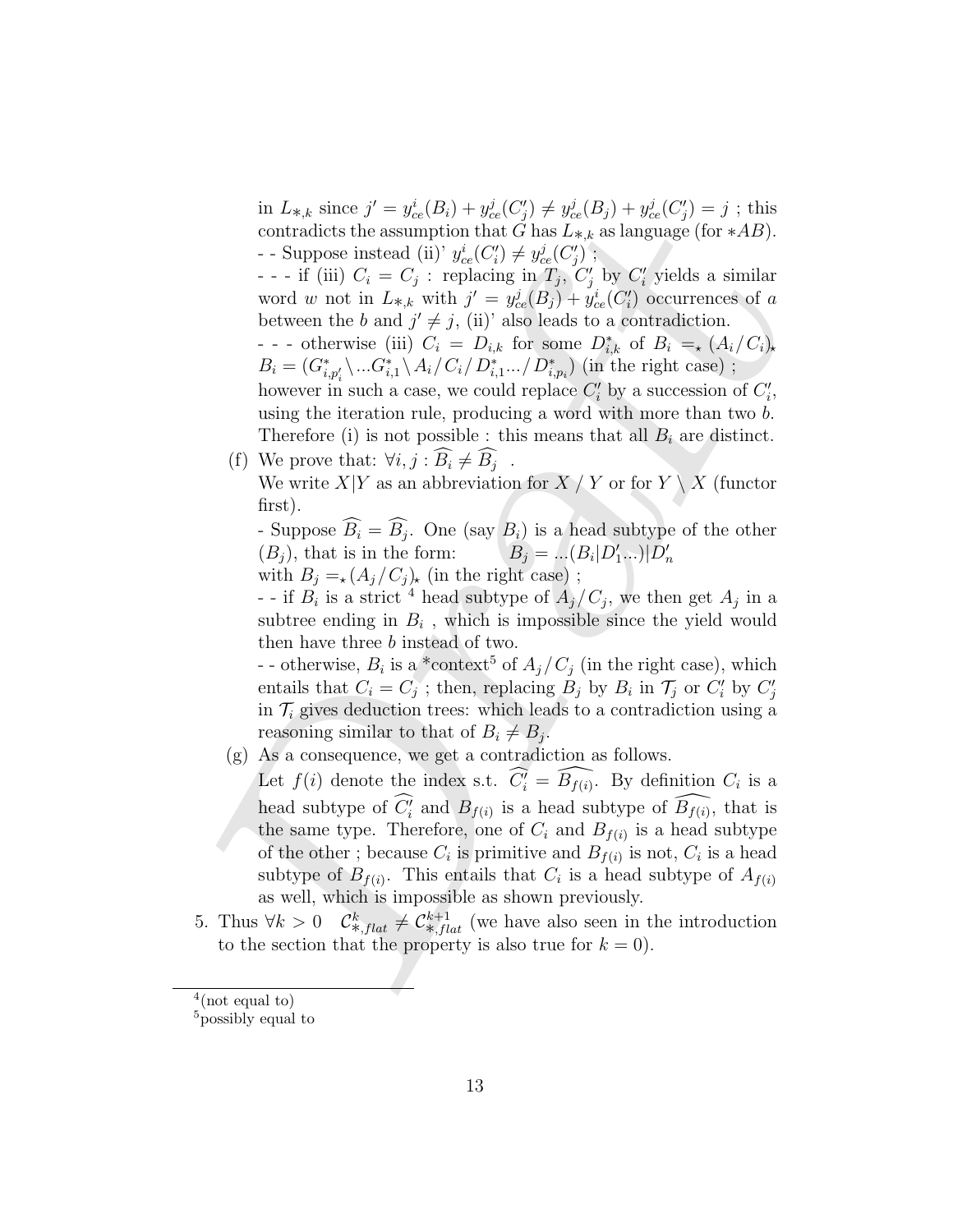#### 4.3. Order >1 and Iteration

The previous reasoning can be adapted to the \*AB calculus where types are not necessarily flat (order  $>1$ ), using the same deduction rules and structures.

## Theorem 12.  $\forall k \in \mathbb{N} \quad \mathcal{C}^k_* \subsetneq \mathcal{C}^{k+1}_*$

**Sketch of proof.** To this end, we use in this section the languages  $L_{ho,k} =$  ${a}b\} \cup \{a^iba^iba^i \mid 1 \leq i \leq 2k\}$  and consider  $2k+1$  proof trees instead of  $2k$ in the previous section.

- Languages: for  $k > 0$ ,  $L_{ho,k} =_{def} \{abb\} \cup \{a^i b a^i b a^i \mid 1 \leq i \leq 2k\}$
- Grammars:  $k + 1$ -valued grammar  $G'_{k} = \sigma(G_{k})$  where  $G_{k}$  is as above, with substitution  $\sigma = x := (S / y) / y$  (replacing x by the type). We can show  $L_{*AB}(\sigma(G_k)) = L_{ho,k}$  as in [13] (see Annex).
- Property: for  $k > 0$ ,  $L_{ho,k}$  is a  $(k + 1)$ -valued language (using  $G'_{k}$ ) but is not a k-valued language (see details below) for the \*AB calculus.

. Once 7+ and netrator.<br>
The previous reasoning can be adapted to the "AB calculus where types<br>
not necessarily flat (order >1), using the same deduction rules and struc-<br>
es.<br>
escreen 12.  $\forall k \in \mathbb{N} \quad \mathcal{C}_{\epsilon}^{k} \subseteq \mathcal{$ **Details of proof.** To prove that  $L_{ho,k}$  is not a k valued language, we proceed as in the previous section: we suppose the existence of a  $k$ -valued grammar G', with language  $L_{ho,k}$  and we consider a deduction tree  $\mathcal{T}_i$  for  $a^i b a^i b a^i$  $(1 \leq i \leq 2k)$  and  $\mathcal{T}_0$  for abb. For  $0 \leq i \leq 2k$ , we define  $A_i$  as the root type of the smallest subtree in  $\mathcal{T}_i$  with a yield including both b.

- We prove that:  $\forall i \neq j : B_i \neq B_j$  (similarly to the previous subsection)
- $\forall i \neq j : \widehat{B_i} \neq \widehat{B_j}$  (details are similar to the previous subsection)
- As a consequence, we need  $2k+1$  distinct  $B_i$ .
- Contradiction:  $2k+1$  distinct  $\widehat{B}_i$  are needed with a k-valued grammar with a useful lexicon of 2 words  $(a \text{ and } b)$ .

The advantage of this construction is to handle directly  $2k + 1$  types  $(2k)$ in the previous one). However, a main difference is the presence of types of order 2 in the grammar.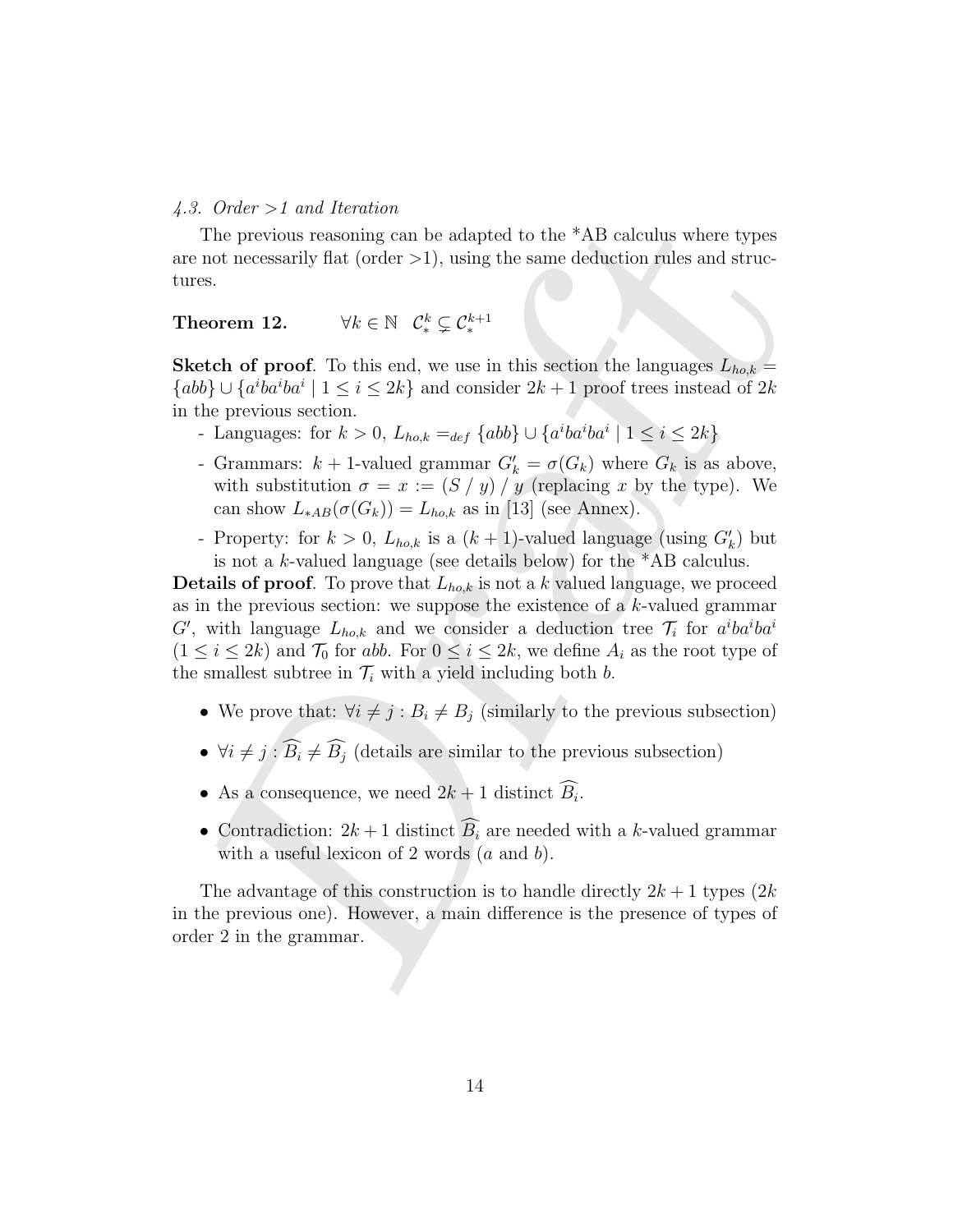#### 5. Conclusion

**\*AB.** In this paper are isotided two type calculi for categorial grammars  $*AB$ . In this paper are isotivity anly that types (i.e. the types of order 1) the dulter using higher order types. We prove that for both the clas ∗AB. In this paper are studied two type calculi for categorial grammars using iterated types: one involving only flat types (i.e. the types of order 1) and the other using higher order types. We prove that for both the classes of k-valued categorial grammars induce strict hierarchies of classes of languages. Thus, the notion of k-valued grammars is relevant for both systems: each  $k \in$ N defines a particular class of languages. The proof relies on generalized AB deductions and their corresponding functor-argument structures that enables us to define languages of structured sentences in the way similar to that of the classical categorial grammars.

CDG. In fact, our strict hierarchy theorem also extends to the CDG with empty potentials, because every CDG with empty potentials may also be seen as a ∗AB grammar (of order 1). Therefore the hierarchy for CDG with empty potentials does not collapse. The strict hierarchy problem for the unlimited CDG is open.

Future work will concern iterated types extensions of other type logical grammars, e.g. the pregroup grammars.

#### References

- [1] Y. Bar-Hillel, A quasi arithmetical notation for syntactic description, Language 29 (1953) 47–58.
- [2] J. Lambek, The mathematics of sentence structure, American mathematical monthly 65.
- [3] A. K. Joshi, Y. Shabes, Tree-adjoining grammars and lexicalized grammars, in: Tree Automata and LGS, Elsevier Science, Amsterdam, 1992.
- [4] E. Gold, Language identification in the limit, Information and control 10 (1967) 447–474.
- [5] M. Kanazawa, Learnable Classes of Categorial Grammars, Studies in Logic, Language and Information, Center for the Study of Language and Information (CSLI) and The European association for Logic, Language and Information (FOLLI), Stanford, California, 1998.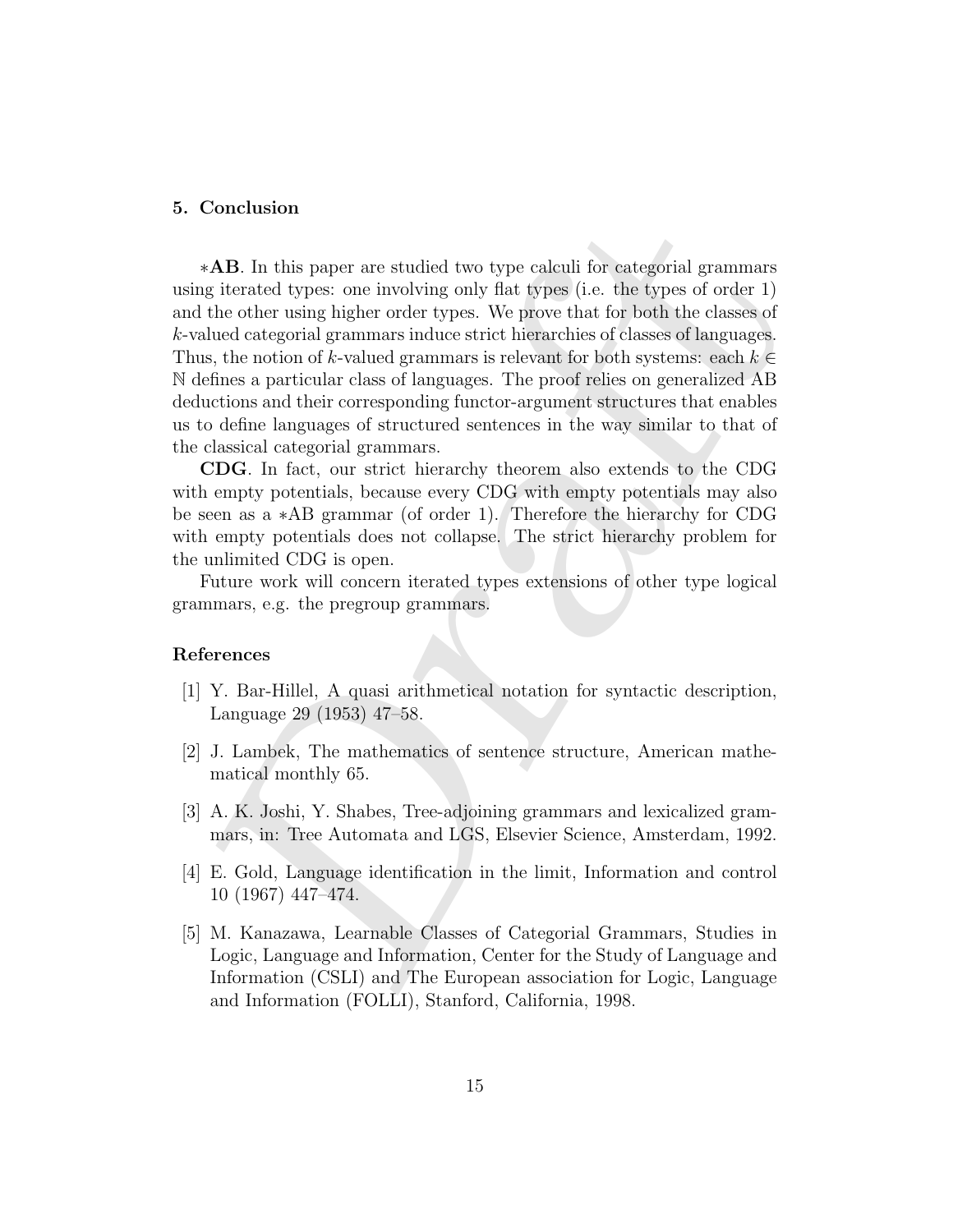- [6] A. Dikovsky, Dependencies as categories, in: "Recent Advances in Dependency Grammars". COLING'04 Workshop, 2004, pp. 90–97.
- [7] D. Béchet, A. Dikovsky, A. Foret, E. Moreau, On learning discontinuous dependencies from positive data, in: P. Monachesi (Ed.), Proc. of the 9th Intern. Conf. "Formal Grammar 2004" (FG 2004), 2004, pp. 1–16.
- [8] M. Dekhtyar, A. Dikovsky, Generalized categorial dependency grammars, in: Trakhtenbrot/Festschrift, LNCS 4800, Springer, 2008, pp. 230–255.
- [9] I. Mel'čuk, Dependency Syntax, SUNY Press, Albany, NY, 1988.
- [10] D. Béchet, A. Dikovsky, A. Foret, E. Garel, Introduction of option and iteration into pregroup grammars, in: C. Casadio, J. Lambek (Eds.), Computational Algebric Approaches to Morphology and Syntax, Polimetrica, Monza (Milan), Italy, 2008, pp. 85–107.
- A. Distorset, Jolyndonicke as teategones, n. f. eccore Aroundes in Dendmer Channes in Dendmer Commans". COLING'04 Workshop, 2004, pp. 90–97.<br>
D. Béchet, A. Dikovsky, A. Foret, F. Moreaus, On learning discontinuous<br>
depende [11] D. Béchet, A. Dikovsky, A. Foret, Two models of learning iterated dependencies, in: M. Egg, P. de Groote, L. Kallmeyer, M.-J. Nederhof (Eds.), Proceedings of the 15th International Conference on Formal Grammar (FG10), Copenhagen, Denmark, 2010, pp. 1–16.
- [12] B. Karlov, Abstract automata and a normal form for categorial dependency grammars, in: Proceedings of LACL 2012, LNCS 7351, Nantes, France, Springer, 2012.
- [13] D. Bechet, A. Foret, k-valued non-associative Lambek grammars (without product) form a strict hierarchy of languages, in: Proceedings of LACL 2005, LNCS(LNAI) 3492, Springer, 2005, pp. 1–17.
- [14] W. Buszkowski, Mathematical linguistics and proof theory, in: J. van Benthem, A. ter Meulen (Eds.), Handbook of Logic and Language, North-Holland Elsevier, Amsterdam, 1997, Ch. 12, pp. 683–736.

#### Annex : Semantic Reasoning About Language Hierarchies

#### Useful models

**Powerset residuated groupoids.**[14] Let  $(M, .)$  be a groupoid. Let  $\mathcal{P}(M)$ denote the powerset of M. A powerset residuated groupoid over  $(M,.)$  is the structure  $(\mathcal{P}(M), \circ, \Rightarrow, \Leftarrow, \subseteq)$  such that for  $X, Y \subseteq M$ :